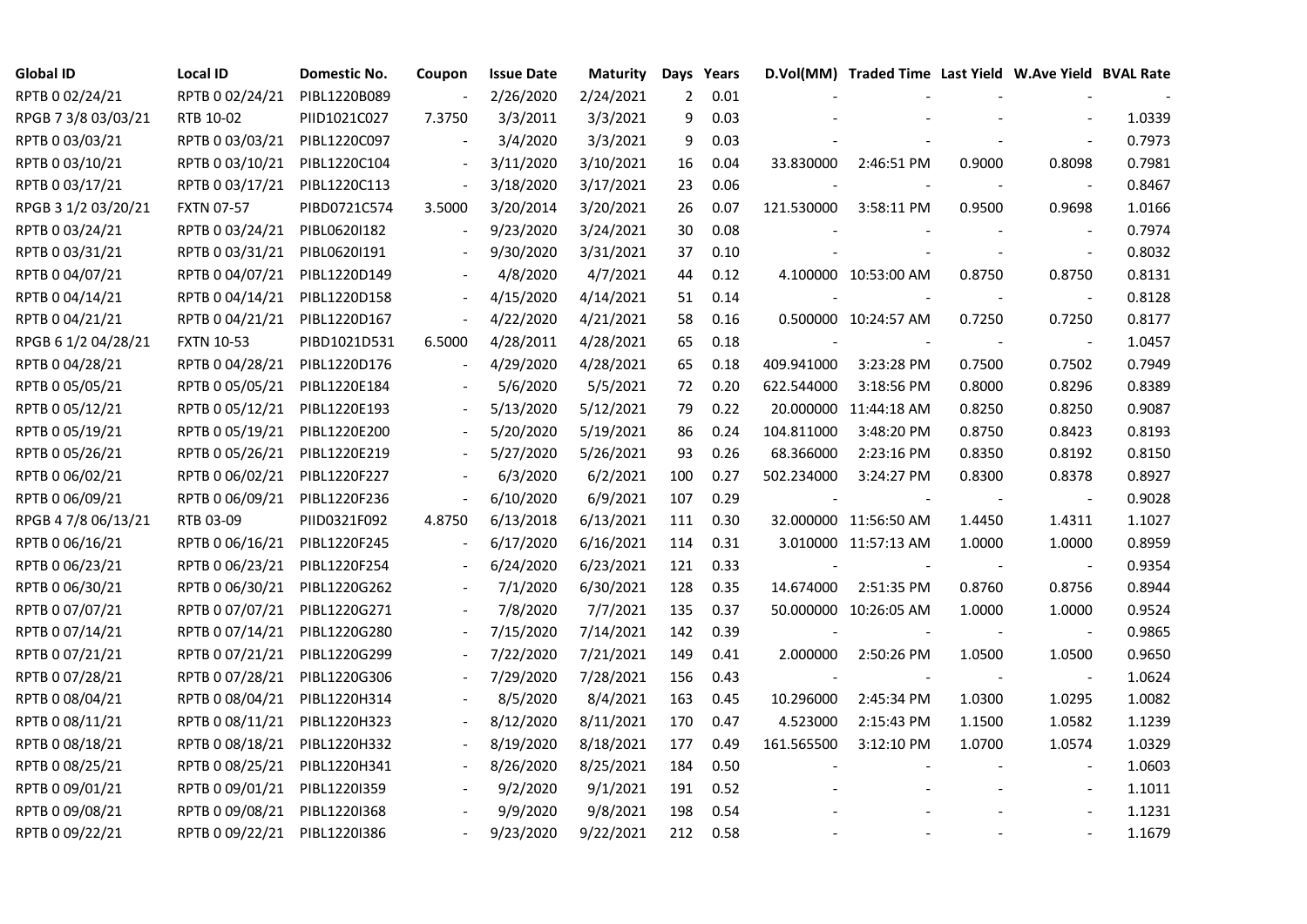| <b>Global ID</b>     | <b>Local ID</b>   | Domestic No. | Coupon                   | <b>Issue Date</b> | <b>Maturity</b> |     | Days Years |            | D.Vol(MM) Traded Time Last Yield W.Ave Yield BVAL Rate |        |                          |        |
|----------------------|-------------------|--------------|--------------------------|-------------------|-----------------|-----|------------|------------|--------------------------------------------------------|--------|--------------------------|--------|
| RPTB 0 09/29/21      | RPTB 0 09/29/21   | PIBL1220I395 |                          | 9/30/2020         | 9/29/2021       | 219 | 0.60       |            |                                                        |        |                          | 1.1900 |
| RPTB 0 10/06/21      | RPTB 0 10/06/21   | PIBL1220J401 |                          | 10/7/2020         | 10/6/2021       | 226 | 0.62       |            |                                                        |        |                          | 1.2094 |
| RPTB 0 10/13/21      | RPTB 0 10/13/21   | PIBL1220J410 |                          | 10/14/2020        | 10/13/2021      | 233 | 0.64       | 20.000000  | 2:36:22 PM                                             | 1.2500 | 1.2500                   | 1.2335 |
| RPGB 5 3/4 10/20/21  | RTB 10-03         | PIID1021J039 | 5.7500                   | 10/20/2011        | 10/20/2021      | 240 | 0.66       |            |                                                        |        | $\overline{\phantom{a}}$ | 1.3732 |
| RPTB 0 10/20/21      | RPTB 0 10/20/21   | PIBL1220J429 | $\overline{\phantom{0}}$ | 10/21/2020        | 10/20/2021      | 240 | 0.66       | 0.350000   | 2:35:04 PM                                             | 1.2000 | 1.2000                   | 1.3062 |
| RPTB 0 10/27/21      | RPTB 0 10/27/21   | PIBL1220J438 |                          | 10/28/2020        | 10/27/2021      | 247 | 0.68       |            |                                                        |        | $\overline{\phantom{a}}$ | 1.3007 |
| RPTB 0 11/03/21      | RPTB 0 11/03/21   | PIBL1220K445 |                          | 11/4/2020         | 11/3/2021       | 254 | 0.70       |            |                                                        |        | $\blacksquare$           | 1.4013 |
| RPTB 0 11/10/21      | RPTB 0 11/10/21   | PIBL1220K454 |                          | 11/11/2020        | 11/10/2021      | 261 | 0.72       |            |                                                        |        | $\overline{\phantom{a}}$ | 1.3265 |
| RPTB 0 11/17/21      | RPTB 0 11/17/21   | PIBL1220K463 |                          | 11/18/2020        | 11/17/2021      | 268 | 0.73       |            |                                                        |        |                          | 1.3395 |
| RPGB 5 3/4 11/24/21  | <b>FXTN 10-55</b> | PIBD1021K551 | 5.7500                   | 11/24/2011        | 11/24/2021      | 275 | 0.75       |            |                                                        |        | $\overline{\phantom{a}}$ | 1.2766 |
| RPTB 0 11/24/21      | RPTB 0 11/24/21   | PIBL1220K472 | $\overline{\phantom{0}}$ | 11/25/2020        | 11/24/2021      | 275 | 0.75       |            |                                                        |        | $\blacksquare$           | 1.3624 |
| RPTB 0 12/01/21      | RPTB 0 12/01/21   | PIBL1220L480 |                          | 12/2/2020         | 12/1/2021       | 282 | 0.77       |            |                                                        |        |                          | 1.3825 |
| RPTB 0 12/07/21      | RPTB 0 12/07/21   | PIBL1220L499 |                          | 12/9/2020         | 12/7/2021       | 288 | 0.79       |            |                                                        |        | $\blacksquare$           | 1.3858 |
| RPTB 0 12/15/21      | RPTB 0 12/15/21   | PIBL1220L505 |                          | 12/16/2020        | 12/15/2021      | 296 | 0.81       |            |                                                        |        | $\overline{\phantom{a}}$ | 1.3998 |
| RPTB 0 01/05/22      | RPTB 0 01/05/22   | PIBL1221A015 |                          | 1/6/2021          | 1/5/2022        | 317 | 0.87       |            |                                                        |        | $\bar{\phantom{a}}$      | 1.3550 |
| RPTB 0 01/12/22      | RPTB 0 01/12/22   | PIBL1221A024 |                          | 1/13/2021         | 1/12/2022       | 324 | 0.89       | 186.444000 | 3:18:24 PM                                             | 1.5750 | 1.6689                   | 1.6625 |
| RPGB 63/8 01/19/22   | <b>FXTN 10-54</b> | PIBD1022G545 | 6.3750                   | 7/19/2011         | 1/19/2022       | 331 | 0.91       |            |                                                        |        |                          | 1.3872 |
| RPTB 0 01/19/22      | RPTB 0 01/19/22   | PIBL1221A033 |                          | 1/20/2021         | 1/19/2022       | 331 | 0.91       |            | 33.075000 11:37:16 AM                                  | 1.4000 | 1.4252                   | 1.3933 |
| RPGB 4 01/26/22      | <b>FXTN 05-74</b> | PIBD0522A747 | 4.0000                   | 1/26/2017         | 1/26/2022       | 338 | 0.93       | 5.500000   | 3:37:53 PM                                             | 1.6000 | 1.6000                   | 1.4417 |
| RPTB 0 01/26/22      | RPTB 0 01/26/22   | PIBL1221A042 |                          | 1/27/2021         | 1/26/2022       | 338 | 0.93       |            | 19.589000 11:37:34 AM                                  | 1.3850 | 1.3850                   | 1.4048 |
| RPTB 0 02/02/22      | RPTB 0 02/02/22   | PIBL1221B050 |                          | 2/3/2021          | 2/2/2022        | 345 | 0.95       | 0.500000   | 9:32:13 AM                                             | 1.4150 | 1.4150                   | 1.4727 |
| RPTB 0 02/09/22      | RPTB 0 02/09/22   | PIBL1221B069 |                          | 2/10/2021         | 2/9/2022        | 352 | 0.96       | 14.000000  | 3:07:49 PM                                             | 1.4150 | 1.4150                   | 1.4488 |
| RPTB 0 02/16/22      | RPTB 0 02/16/22   | PIBL1221B078 | $\frac{1}{2}$            | 2/17/2021         | 2/16/2022       | 359 | 0.98       | 960.155000 | 3:56:16 PM                                             | 1.5400 | 1.4550                   | 1.4937 |
| RPGB 15 03/14/22     | <b>FXTN 20-02</b> | PIBD2022C021 | 15.0000                  | 3/14/2002         | 3/14/2022       | 385 | 1.05       |            |                                                        |        |                          | 1.5889 |
| RPGB 4 3/4 07/04/22  | <b>FXTN 03-24</b> | PIBD0322G247 | 4.7500                   | 7/4/2019          | 7/4/2022        | 497 | 1.36       |            |                                                        |        | $\blacksquare$           | 1.7673 |
| RPGB 4 7/8 08/02/22  | <b>FXTN 10-56</b> | PIBD1022H562 | 4.8750                   | 8/2/2012          | 8/2/2022        | 526 | 1.44       |            |                                                        |        |                          | 1.7681 |
| RPGB 4 3/4 09/13/22  | <b>FXTN 10-57</b> | PIBD1022I570 | 4.7500                   | 9/13/2012         | 9/13/2022       | 568 | 1.56       |            |                                                        |        | $\blacksquare$           | 1.7766 |
| RPGB 12 3/4 10/17/22 | <b>FXTN 20-03</b> | PIBD2022J033 | 12.7500                  | 10/17/2002        | 10/17/2022      | 602 | 1.65       |            |                                                        |        | $\blacksquare$           | 1.8630 |
| RPGB 4 5/8 12/04/22  | RTB 05-11         | PIID0522L114 | 4.6250                   | 12/4/2017         | 12/4/2022       | 650 | 1.78       | 14.040000  | 3:51:07 PM                                             | 1.9300 | 1.9537                   | 1.8483 |
| RPGB 4 12/06/22      | <b>FXTN 10-58</b> | PIBD1022L585 | 4.0000                   | 12/6/2012         | 12/6/2022       | 652 | 1.79       |            | 4.900000 11:50:43 AM                                   | 1.9250 | 1.9250                   | 1.9281 |
| RPGB 4 3/8 02/11/23  | RTB 03-10         | PIID0323B101 | 4.3750                   | 2/11/2020         | 2/11/2023       | 719 | 1.97       | 371.201000 | 3:38:06 PM                                             | 2.1000 | 1.9959                   | 2.0171 |
| RPGB 13 02/20/23     | <b>FXTN 20-04</b> | PIBD2023B048 | 13.0000                  | 2/20/2003         | 2/20/2023       | 728 | 1.99       |            |                                                        |        | $\overline{\phantom{a}}$ | 2.0198 |
| RPGB 5 1/2 03/08/23  | <b>FXTN 05-75</b> | PIBD0523C752 | 5.5000                   | 3/8/2018          | 3/8/2023        | 744 | 2.04       |            |                                                        |        |                          | 1.9602 |
| RPGB 3 1/2 04/21/23  | <b>FXTN 07-58</b> | PIBD0723D588 | 3.5000                   | 4/21/2016         | 4/21/2023       | 788 | 2.16       |            |                                                        |        |                          | 2.0037 |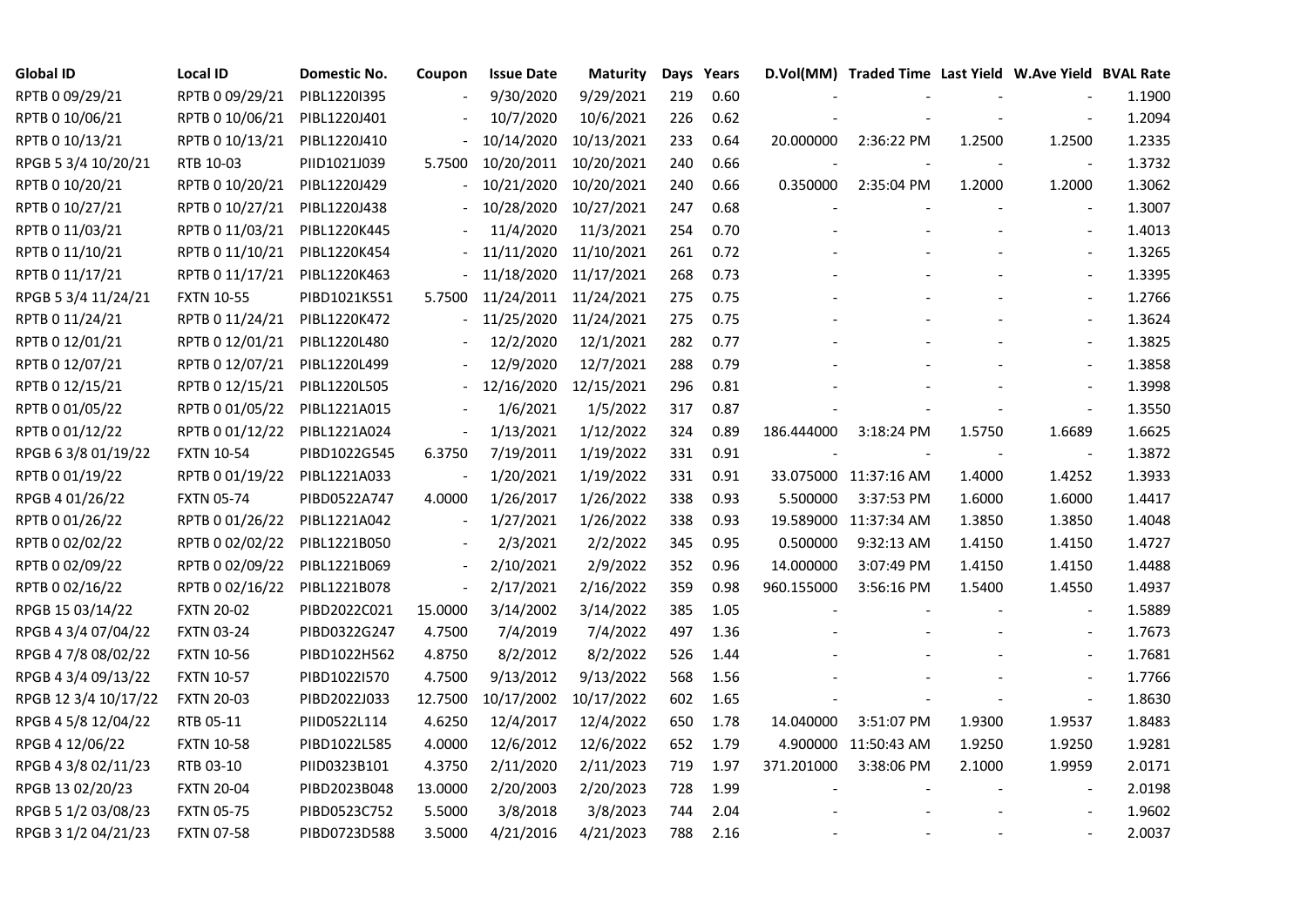| <b>Global ID</b>     | <b>Local ID</b>   | Domestic No. | Coupon  | <b>Issue Date</b> | <b>Maturity</b>       |     | Days Years |                         | D.Vol(MM) Traded Time Last Yield W.Ave Yield BVAL Rate |        |                          |        |
|----------------------|-------------------|--------------|---------|-------------------|-----------------------|-----|------------|-------------------------|--------------------------------------------------------|--------|--------------------------|--------|
| RPGB 11 7/8 05/29/23 | <b>FXTN 20-05</b> | PIBD2023E054 | 11.8750 | 5/29/2003         | 5/29/2023             | 826 | 2.26       |                         |                                                        |        |                          | 2.1129 |
| RPGB 3 1/4 08/15/23  | RTB 10-04         | PIID1023H046 | 3.2500  | 8/15/2013         | 8/15/2023             | 904 | 2.48       | 8.610000                | 2:19:00 PM                                             | 2.2700 | 2.2882                   | 2.1856 |
| RPGB 2 3/8 09/10/23  | <b>FXTN 03-25</b> | PIBD0323I252 | 2.3750  | 9/10/2020         | 9/10/2023             | 930 | 2.55       |                         | 51.500000 11:50:52 AM                                  | 2.3000 | 2.3000                   | 2.3023 |
| RPGB 11 3/8 10/23/23 | <b>FXTN 20-06</b> | PIBD2023J068 | 11.3750 | 10/23/2003        | 10/23/2023            | 973 | 2.66       |                         |                                                        |        | $\overline{\phantom{a}}$ | 2.2548 |
| RPGB 6 1/4 03/12/24  | RTB 05-12         | PIID0524C129 | 6.2500  | 3/12/2019         | 3/12/2024 1,114       |     | 3.05       | 11.935000               | 2:50:55 PM                                             | 2.5000 | 2.4514                   | 2.4800 |
| RPGB 4 1/2 04/20/24  | <b>FXTN 07-59</b> | PIBD0724D595 | 4.5000  | 4/20/2017         | 4/20/2024 1,153       |     | 3.16       | 1.700000                | 3:28:10 PM                                             | 2.5000 | 2.5000                   | 2.3944 |
| RPGB 12 3/8 06/03/24 | <b>FXTN 20-07</b> | PIBD2024F075 | 12.3750 | 6/3/2004          | 6/3/2024 1,197        |     | 3.28       | 5.000000                | 3:44:10 PM                                             | 2.4750 | 2.4750                   | 2.4533 |
| RPGB 12 7/8 08/05/24 | <b>FXTN 20-08</b> | PIBD2024H086 | 12.8750 | 8/5/2004          | 8/5/2024 1,260        |     | 3.45       |                         |                                                        |        | $\overline{\phantom{a}}$ | 2.5038 |
| RPGB 4 1/8 08/20/24  | <b>FXTN 10-59</b> | PIBD1024H595 | 4.1250  | 8/20/2014         | 8/20/2024 1,275       |     | 3.49       |                         |                                                        |        |                          | 2.3629 |
| RPGB 4 1/4 10/17/24  | <b>FXTN 05-76</b> | PIBD0524J762 | 4.2500  | 10/17/2019        | 10/17/2024 1,333      |     | 3.65       |                         |                                                        |        | $\overline{a}$           | 2.4437 |
| RPGB 13 3/4 11/11/24 | <b>FXTN 20-09</b> | PIBD2024K091 | 13.7500 | 11/11/2004        | 11/11/2024 1,358      |     | 3.72       |                         |                                                        |        | $\blacksquare$           | 2.5904 |
| RPGB 5 3/4 04/12/25  | <b>FXTN 07-61</b> | PIBD0725D618 | 5.7500  | 4/12/2018         | 4/12/2025 1,510       |     | 4.13       |                         |                                                        |        | $\blacksquare$           | 2.6139 |
| RPGB 12 1/8 04/14/25 | <b>FXTN 20-10</b> | PIBD2025D103 | 12.1250 | 4/14/2005         | 4/14/2025 1,512       |     | 4.14       |                         | 3.850000 11:02:18 AM                                   | 2.6700 | 2.6700                   | 2.7121 |
| RPGB 2 5/8 08/12/25  | RTB 05-13         | PIID0525H130 | 2.6250  | 8/12/2020         | 8/12/2025 1,632       |     | 4.47       | 1925.109000             | 3:58:44 PM                                             | 2.8250 | 2.8498                   | 2.8570 |
| RPGB 3 5/8 09/09/25  | <b>FXTN 10-60</b> | PIBD10251608 | 3.6250  | 9/9/2015          | 9/9/2025 1,660        |     | 4.55       | 133.950000              | 3:37:34 PM                                             | 2.9500 | 2.9310                   | 2.8815 |
| RPGB 12 1/8 10/20/25 | <b>FXTN 20-11</b> | PIBD2025J116 | 12.1250 | 10/20/2005        | 10/20/2025 1,701      |     | 4.66       |                         |                                                        |        |                          | 2.8203 |
| RPGB 18 1/4 11/29/25 | <b>FXTN 25-01</b> | PIBD2525K015 | 18.2500 | 11/29/2000        | 11/29/2025 1,741      |     | 4.77       |                         |                                                        |        | $\overline{\phantom{a}}$ | 2.8462 |
| RPGB 10 1/4 01/19/26 | <b>FXTN 20-12</b> | PIBD2026A122 | 10.2500 | 1/19/2006         | 1/19/2026 1,792       |     | 4.91       |                         |                                                        |        | $\overline{\phantom{a}}$ | 2.8826 |
| RPGB 6 1/4 02/14/26  | <b>FXTN 07-62</b> | PIBD0726B627 | 6.2500  | 2/14/2019         | 2/14/2026 1,818       |     | 4.98       | 1030.670000             | 2:00:43 PM                                             | 3.0300 | 3.0132                   | 2.9900 |
| RPGB 3 1/2 09/20/26  | RTB 10-05         | PIID1026I057 | 3.5000  | 9/20/2016         | 9/20/2026 2,036       |     | 5.57       | 3.500000                | 3:51:35 PM                                             | 2.9000 | 2.9571                   | 2.8612 |
| RPGB 6 1/4 10/20/26  | RTB 15-01         | PIID1526J019 | 6.2500  | 10/20/2011        | 10/20/2026 2,066      |     | 5.66       | 1.800000                | 2:01:07 PM                                             | 3.0500 | 3.0500                   | 2.8948 |
| RPGB 8 12/07/26      | <b>FXTN 20-13</b> | PIBD2026L139 | 8.0000  | 12/7/2006         | 12/7/2026 2,114       |     | 5.79       |                         |                                                        |        | $\overline{\phantom{a}}$ | 3.0407 |
| RPGB 5 3/8 03/01/27  | RTB 15-02         | PIID1527C023 | 5.3750  | 3/1/2012          | 3/1/2027 2,198        |     | 6.02       |                         |                                                        |        | $\blacksquare$           | 3.0941 |
| RPGB 4 3/4 05/04/27  | <b>FXTN 10-61</b> | PIBD1027E617 | 4.7500  | 5/4/2017          | 5/4/2027 2,262        |     | 6.19       | 1000.000000 10:15:03 AM |                                                        | 3.3000 | 3.3000                   | 3.1792 |
| RPGB 8 5/8 09/06/27  | <b>FXTN 20-14</b> | PIBD2027I140 | 8.6250  | 9/6/2007          | 9/6/2027 2,387        |     | 6.54       |                         |                                                        | $\sim$ | $\blacksquare$           | 3.1390 |
| RPGB 6 1/4 03/22/28  | <b>FXTN 10-63</b> | PIBD1028C635 | 6.2500  | 3/22/2018         | 3/22/2028 2,585       |     | 7.08       | 89.830000               | 3:55:55 PM                                             | 3.4250 | 3.4323                   | 3.0868 |
| RPGB 9 1/2 12/04/28  | <b>FXTN 20-15</b> | PIBD2028L151 | 9.5000  | 12/4/2008         | 12/4/2028 2,842       |     | 7.78       |                         |                                                        |        | $\blacksquare$           | 3.2667 |
| RPGB 6 7/8 01/10/29  | <b>FXTN 10-64</b> | PIBD1029A644 | 6.8750  | 1/10/2019         | 1/10/2029 2,879       |     | 7.88       | 1826.074468             | 3:48:56 PM                                             | 3.3495 | 3.3267                   | 3.3549 |
| RPGB 8 3/4 05/27/30  | <b>FXTN 20-16</b> | PIBD2030E166 | 8.7500  | 5/27/2010         | 5/27/2030 3,381       |     | 9.26       | 0.156000                | 2:00:46 PM                                             | 3.8000 | 3.8000                   | 3.3530 |
| RPGB 2 7/8 07/09/30  | <b>FXTN 10-65</b> | PIBD1030G655 | 2.8750  | 7/9/2020          | 7/9/2030 3,424        |     | 9.37       | 214.000000              | 9:46:02 AM                                             | 3.4300 | 3.4300                   | 3.4300 |
| RPGB 12 1/2 07/28/30 | <b>FXTN 25-02</b> | PIBD2530G029 | 12.5000 | 7/28/2005         | 7/28/2030 3,443       |     | 9.43       |                         |                                                        |        | $\overline{\phantom{a}}$ | 3.3730 |
| RPGB 11 1/4 01/26/31 | <b>FXTN 25-03</b> | PIBD2531A032 | 11.2500 | 1/26/2006         | 1/26/2031 3,625       |     | 9.93       |                         |                                                        |        | $\overline{\phantom{a}}$ | 3.3960 |
| RPGB 8 07/19/31      | <b>FXTN 20-17</b> | PIBD2031G171 | 8.0000  | 7/19/2011         | 7/19/2031 3,799       |     | 10.40      | 59.100000               | 3:22:22 PM                                             | 3.3750 | 3.3866                   | 3.2854 |
| RPGB 9 3/8 10/05/31  | <b>FXTN 25-04</b> | PIBD2531J042 | 9.3750  | 10/5/2006         | 10/5/2031 3,877 10.62 |     |            |                         |                                                        |        |                          | 3.4454 |